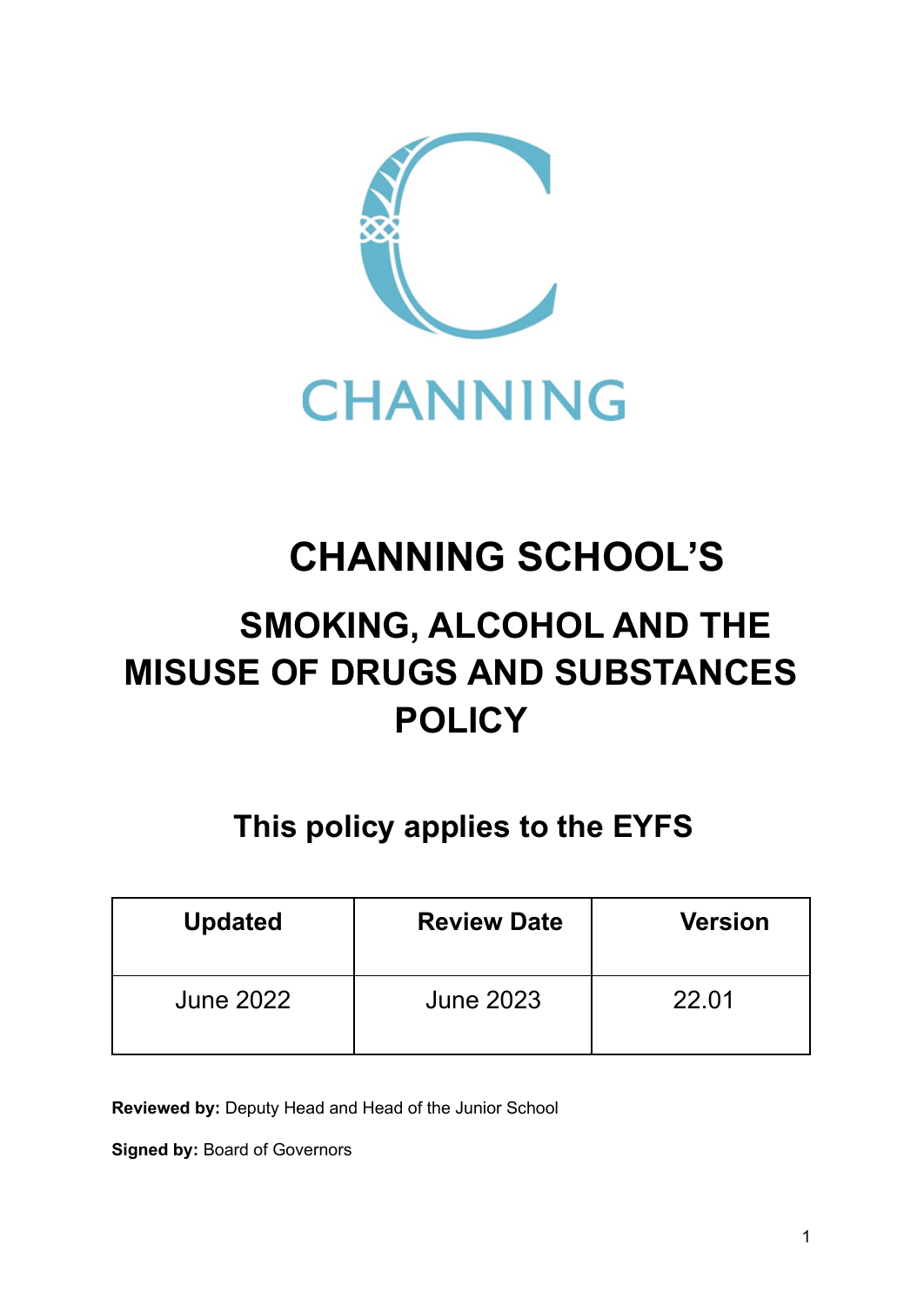## **Contents**

| Aims                                               | $\overline{2}$  |
|----------------------------------------------------|-----------------|
| 2 Scope and application                            | 3               |
| 3 Regulatory framework                             | 4               |
| 4 Publication and availability                     | 5               |
| 5 Definitions                                      | 5               |
| 6 Responsibility statement and allocation of tasks | 6               |
| 7 Smoking policy                                   | 7               |
| 8 School rules                                     | 7               |
| 9 Education and instruction                        | 8               |
| 10 Advice and assistance                           | 8               |
| Risk assessment<br>$\mathbf{H}$                    | 9               |
| 12 Investigation                                   | 9               |
| 13 Consent to testing                              | $\overline{10}$ |
| 14 Police involvement                              | $\mathsf{I}$    |
| Sanctions<br>15.                                   | $\mathsf{H}$    |
| 16 Training                                        | 12              |
| 17 Record keeping                                  | 12              |

## **Appendix**

| Appendix 1 Testing for alcohol                                    |                 |
|-------------------------------------------------------------------|-----------------|
| Appendix 2 Testing for drugs and substances                       | 13.             |
| Appendix 3 Supportive regime                                      | $\overline{14}$ |
| Appendix 4 Declaration of parents / guardian / education guardian | 15.             |

## This policy should be read in conjunction with the School's Safeguarding and Child Protection Policy, Behaviour and Discipline Policy, Expulsion, Removal and Review Policy and Risk Assessment Policy

## 1 **Aims**

1.1 This is the policy on smoking, alcohol and the misuse of drugs and substances of Channing School (**School**).

1.2 The aims of this policy are as follows: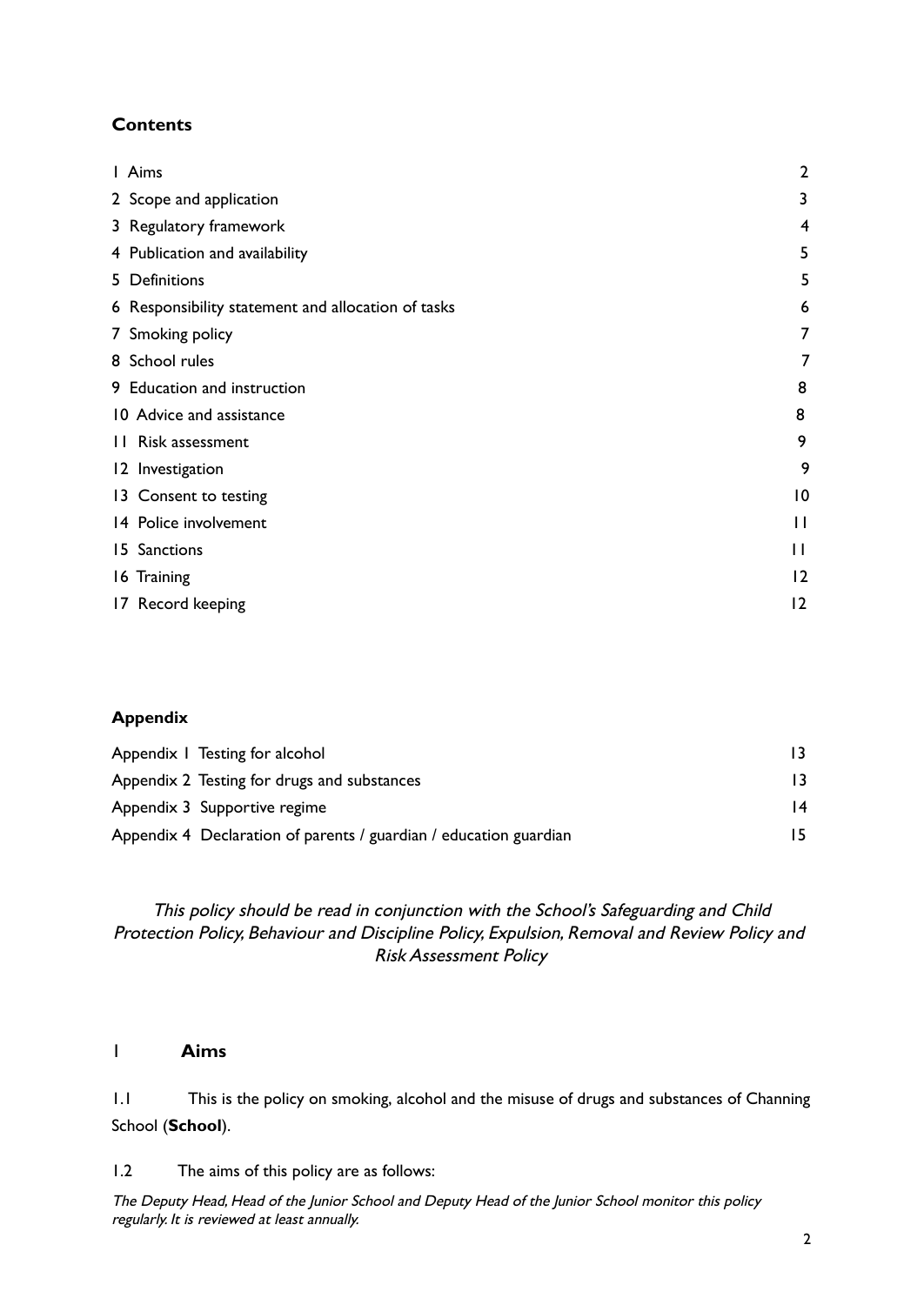1.2.1 to promote safety, welfare and good physical and mental health;

1.2.2 to increase understanding about the implications and possible consequences of use and misuse of tobacco, alcohol, drugs and substances;

1.2.3 to prevent smoking and the misuse of tobacco, alcohol, drugs and substances in and out of the School;

1.2.4 to reduce the risk of alcohol, drug and substance related misconduct in and out of the School;

1.2.5 to maintain a smoke-free environment where smoking (as defined below) is prohibited and keep unauthorised tobacco, alcohol, drugs and substances out of the School; and

1.2.6 to actively promote the rule of law.

## 2 **Scope and application**

2.1 This policy applies to the whole School including the EarlyYears Foundation Stage (**EYFS**).

2.2 This policy applies to all pupils at the School and at all times when a pupil is:

2.2.1 in or at School;

2.2.2 representing the School or wearing School uniform;

2.2.3 travelling to or from School;

2.2.4 on School-organised trips;

2.2.5 associated with the School at any time.

2.3 This policy shall also apply to pupils at all times and in all places in circumstances where failing to apply this policy may:

2.3.1 affect the health, safety or well-being of a member of the School community or a member of the public;

2.3.2 have repercussions for the orderly running of the School; or

2.3.3 bring the School into disrepute.

2.4 This policy applies to the:

2.4.1 possession (as defined below);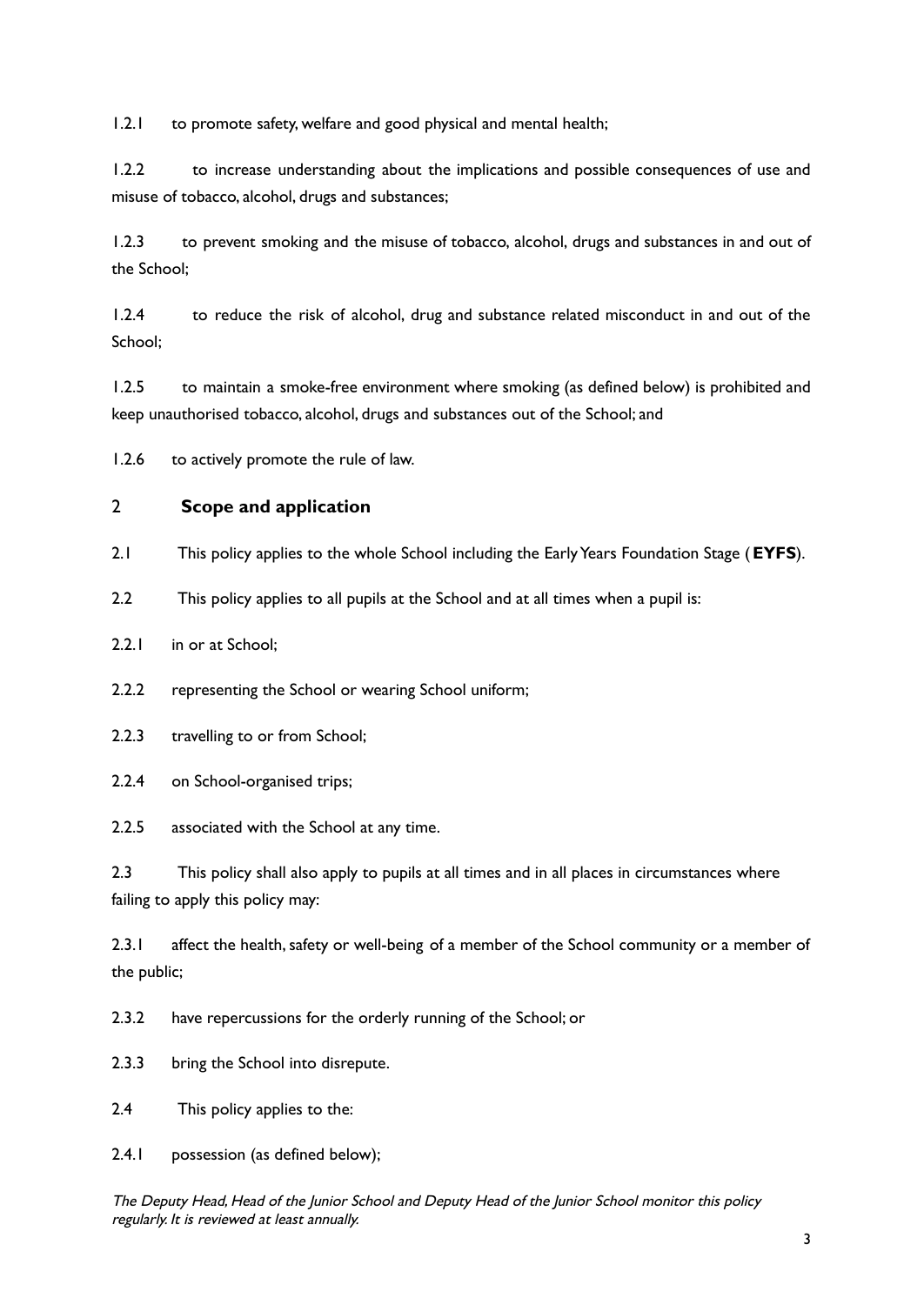2.4.2 use / consumption (as defined below);

2.4.3 supply (as defined below)

of tobacco, alcohol, drugs and substances (as defined below), whether or not the activity may constitute a criminal offence.

## 3 **Regulatory framework**

- 3.1 This policy has been prepared to meet the School's responsibilities under the:
- 3.1.1 Education (Independent School Standards) Regulations 2014;
- 3.1.2 Statutory framework for the Early Years Foundation Stage (DfE, September 2021);
- 3.1.3 Education and Skills Act 2008;
- 3.1.4 Children Act 1989;
- 3.1.5 Childcare Act 2006;
- 3.1.6 Data Protection Act 2018 and General Data Protection Regulation (**GDPR**);
- 3.1.7 Equality Act 2010; and
- 3.1.8 Smoke-free (Premises and Enforcement) Regulations 2006.
- 3.2 This policy has regard to the following guidance and advice:

3.2.1 DfE and ACPO drug advice for [schools](https://www.gov.uk/government/publications/drugs-advice-for-schools) (Department for Education and Association of Chief Police Officers, September 2012);

3.2.2 Searching, screening and confiscation: advice for schools (DfE, January 2018); and

3.2.3 Drug [penalties](https://www.gov.uk/penalties-drug-possession-dealing) guidance (Gov.uk).

3.3 The following School policies, procedures and resource materials are relevant to this policy:

3.3.1 Behaviour and discipline policy;

3.3.2 Expulsion and removal: review procedure;

3.3.3 Safeguarding and Child Protection Policy;

3.3.4 Risk assessment policy;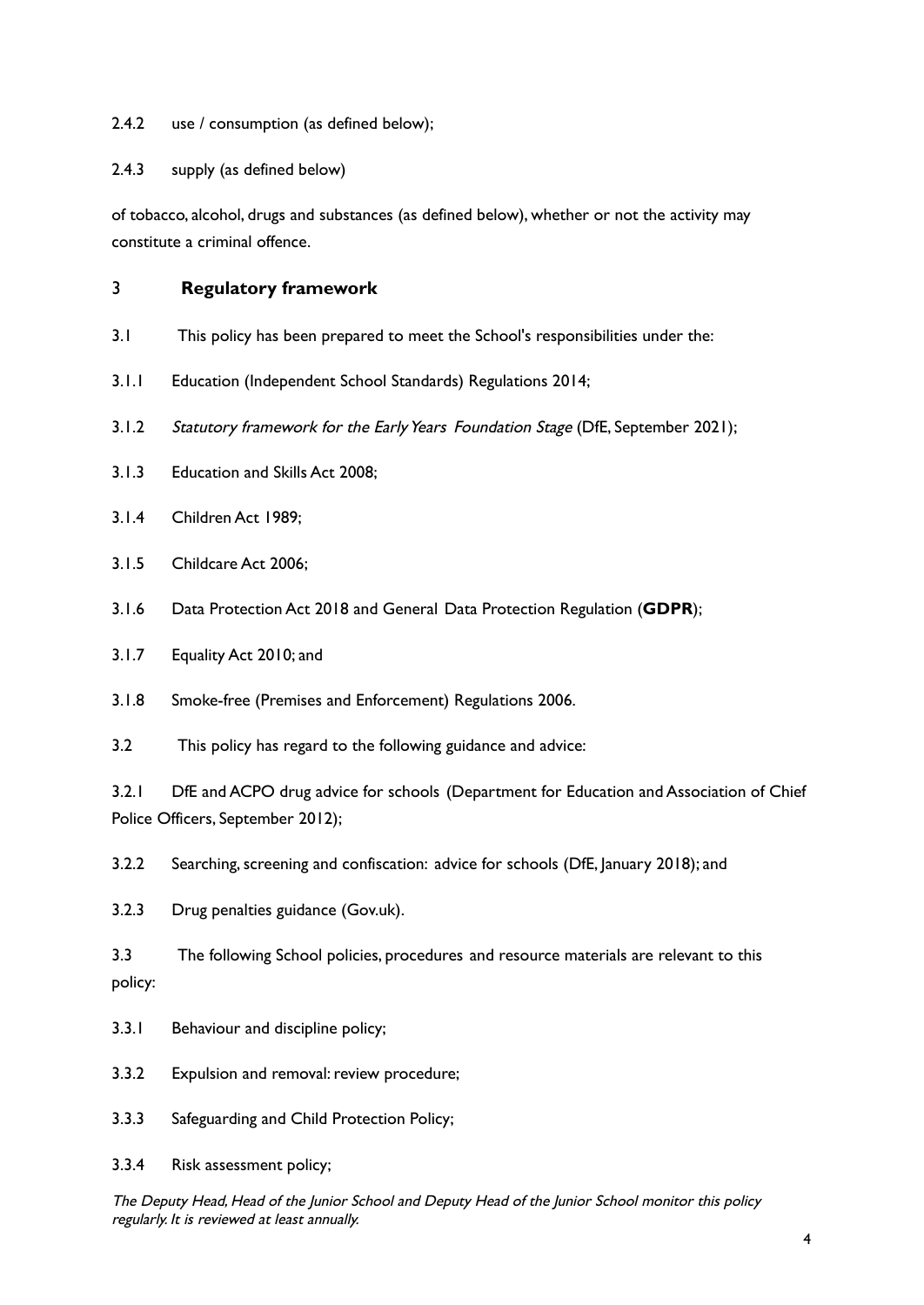- 3.3.5 The Channing Promise (contained within the Behaviour and discipline policy).
- 3.3.6 Parent contract.

## 4 **Publication and availability**

4.1 This policy is published on the School website.

4.2 This policy is available in hard copy on request.

4.3 A copy of the policy is available for inspection from the Compliance Manager during the School day.

4.4 This policy can be made available in large print or other accessible format if required.

## 5 **Definitions**

5.1 Where the following words or phrases are used in this policy:

5.1.1 References to the **Proprietor** are references to the Governing Body.

5.1.2 **Alcohol** means intoxicating liquor of all descriptions (including beer, cider, wine and spirits).

5.1.3 **Biological sample** means a sample of breath, saliva, hair or urine provided by a pupil in accordance with the procedures set out in this policy.

5.1.4 **Drugs and substances:** for the purposes of this policy these terms mean controlled drugs; psychoactive substances; substances intended to resemble drugs and / or the paraphernalia of drugs, such as (without limitation) any equipment, product or accessory intended or modified for making, using or concealing drugs; "legal" drugs i.e. those which can be obtained from a shop (including online); performance enhancing drugs; anabolic steroids; glue and other substances held or supplied in each case for purposes of taking / consuming and / or misuse.

5.1.5 **Tobacco** means any tobacco-related product and / or paraphernalia including cigarettes, cigars and pipes and any other smoking-related products such as tobacco and cigarette papers, nicotine and nicotine substitutes, e-liquids, electronic cigarettes, cig-a-likes and vapourising devices.

5.1.6 **Smoking** means smoking tobacco or anything containing tobacco, or smoking any other substance in a form in which it could be smoked. For the purpose of this policy, smoking also refers to the smoking or vaping of e-cigarettes, cig-a-likes, or electronic vapourisers.

5.1.7 **Possession** means any items over which the pupil has or appears to have control – this includes clothing, desks, lockers and bags.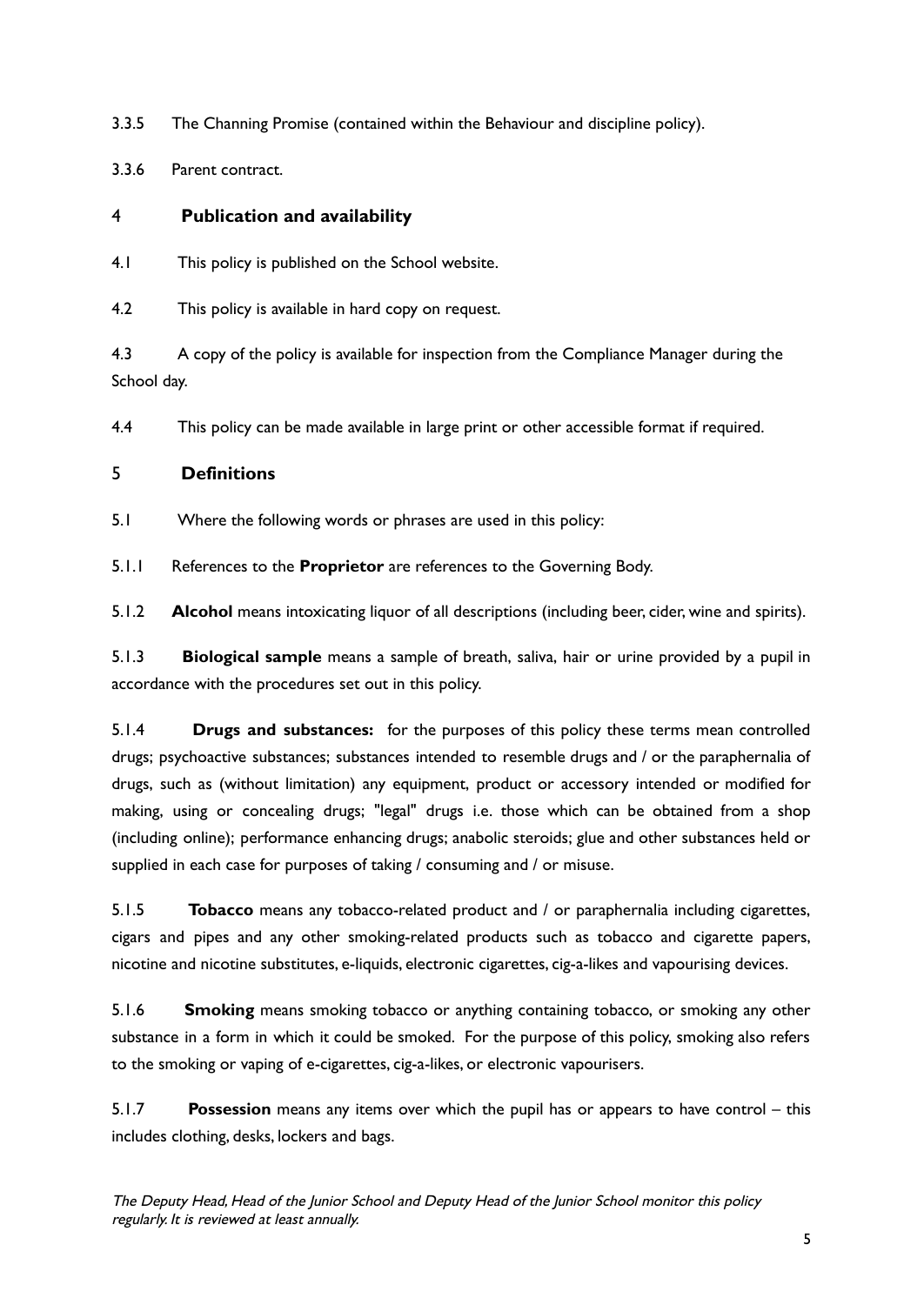5.1.8 **Supply** means providing or sharing (whether or not for money or other consideration) or facilitation of supply e.g. sale, exchange or sharing. It also includes the promotion / advertisement of supply.

5.1.9 **Use** means the taking / consumption of tobacco, alcohol, drugs or substances.

5.1.10 **Misuse** means the unauthorised taking / consumption of tobacco, alcohol, drugs or substance through which harm could occur and / or is in breach of the School rules and / or the law.

5.1.11 **Substance abuse** means alcohol consumption or drug / substance taking which harms health and may be part of a wider spectrum of problematic or harmful behaviour.

## 6 **Responsibility statement and allocation of tasks**

6.1 The Proprietor has overall responsibility for all matters which are the subject of this policy.

6.2 To ensure the efficient discharge of its responsibilities under this policy, the Proprietor has allocated the following tasks:

| Task                                                                                                                                             | Allocated to                                                                                                               | When / frequency of review            |
|--------------------------------------------------------------------------------------------------------------------------------------------------|----------------------------------------------------------------------------------------------------------------------------|---------------------------------------|
| Keeping the policy up to date<br>and compliant with the law<br>and best practice                                                                 | Deputy Head, Head of the<br>Junior School, Deputy Head<br>of the Junior School,<br>Compliance Manager and<br><b>Bursar</b> | As required, and at least<br>annually |
| Monitoring the<br>implementation of the policy,<br>relevant risk assessments and<br>any action taken in response<br>and evaluating effectiveness | Deputy Head, Head of the<br>Junior School, Deputy Head<br>of the Junior School and<br><b>Bursar</b>                        | As required, and at least<br>annually |
| Maintaining up to date<br>records of all information<br>created in relation to the<br>policy and its implementation<br>as required by the GDPR   | Deputy Head, Head of the<br>Junior School, Deputy Head<br>of the Junior School and<br><b>Bursar</b>                        | As required, and at least<br>annually |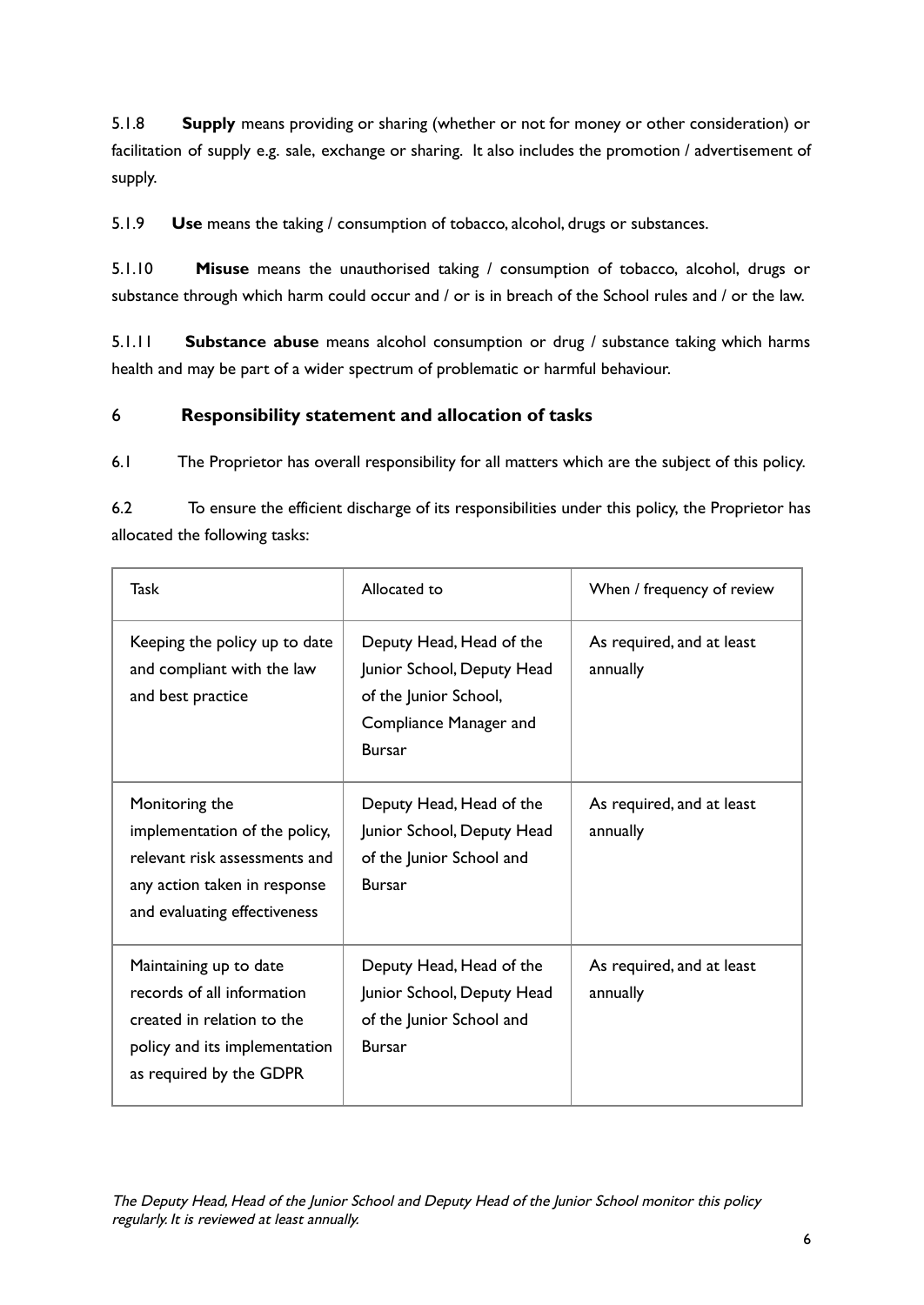| Seeking input from interested<br>groups (such as pupils, staff,<br>parents) to consider<br>improvements to the<br>School's processes under the<br>policy | Deputy Head, Deputy Head<br>of the Junior School | As required, and at least<br>annually |
|----------------------------------------------------------------------------------------------------------------------------------------------------------|--------------------------------------------------|---------------------------------------|
| Formal annual review                                                                                                                                     | Proprietor                                       | Annually                              |

## 7 **Smoking policy**

7.1 The School operates a smoke free policy and a total smoking ban within its buildings, grounds and vehicles.

7.2 The total smoking ban applies to the whole School community including pupils, employees, volunteers, parents, visitors, members of the public and others working in or using the School's premises or vehicles and the circumstances set out in paragraph 2 of this policy.

## 8 **School rules**

8.1 Pupils are forbidden from:

8.1.1 smoking inside or outside School premises, being in possession of tobacco while in the care of the School or supplying tobacco to other pupils;

8.1.2 bringing alcohol onto School premises or being in possession of alcohol without prior consent or obtaining or supplying alcohol to another, or being impaired by alcohol while on School premises or in the care of the School;

8.1.3 any production, possession, use or supply of drugs and substances;

8.1.4 bringing the School into disrepute for any reason associated with tobacco, alcohol or drugs and substances, whether or not the pupil is in the care of the School at the relevant time.

## 8.2 **Parents**

8.2.1 If a parent attending School premises appears to be under the influence of alcohol, drugs or substances, they will be asked to leave and the member of staff making the request should refer the matter to the School's Designated Safeguarding Lead.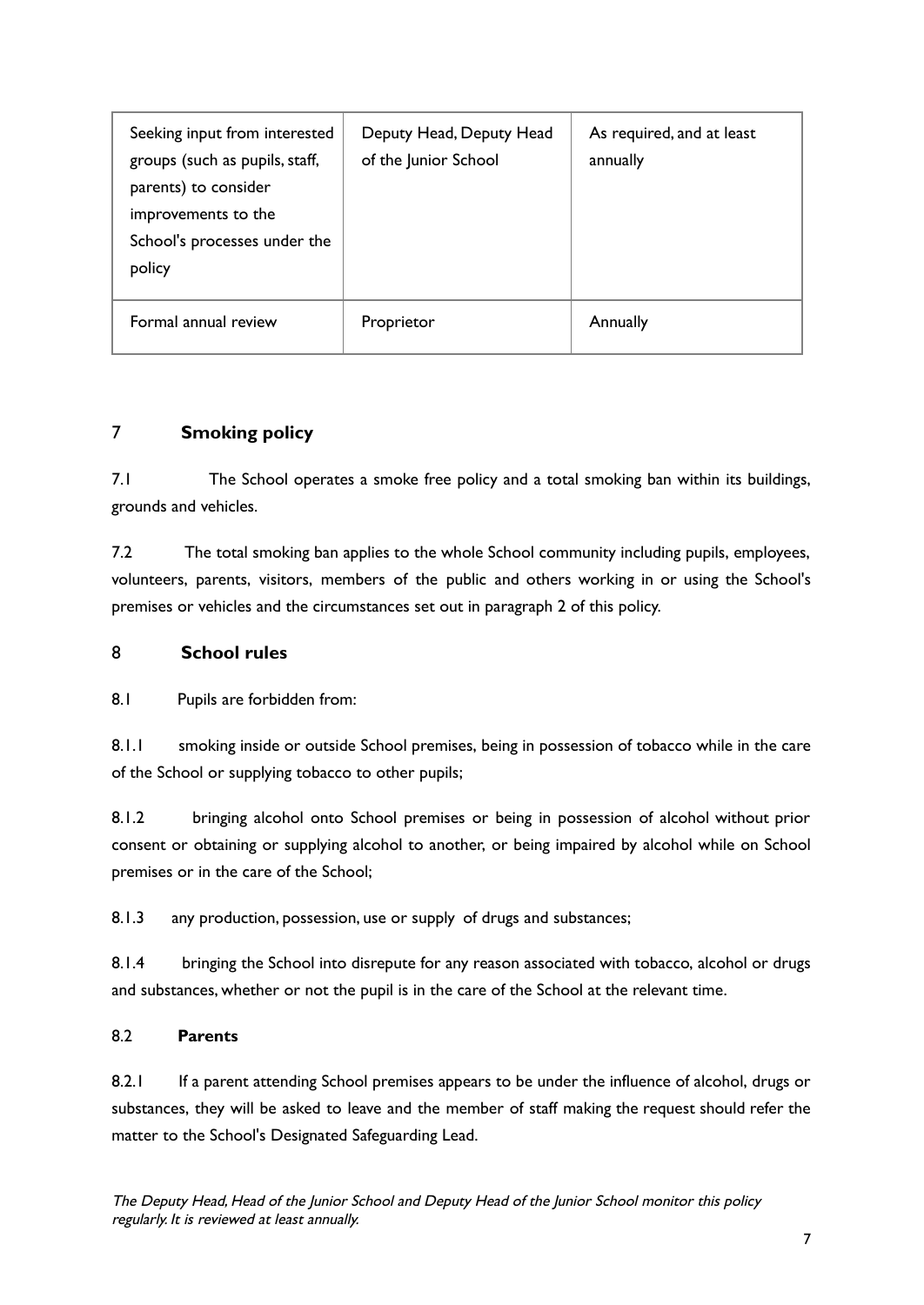8.2.2 If a member of staff suspects that a parent has driven or will drive whilst under the influence of alcohol, drugs or substances, the member of staff should report the matter to the Designated Safeguarding Lead or a member of the senior management team who may telephone the police.

8.2.3 If the Designated Safeguarding Lead reasonably believes that a child is at immediate risk of harm from a parent who is under the influence of alcohol, drugs or substances, the child will not be released into the care of the parent and the School's child protection procedures will be followed.

## 9 **Education and instruction**

9.1 The education of pupils about alcohol, tobacco, drugs and substances and their dangers forms part of the School's programme of personal, social and health education (**PSHE**), the Science and Health Education curriculum and within the framework of the overall pastoral care policy. It includes classroom teaching, group discussions and talks by experts from outside the School.

9.2 The School educates pupils to understand:

9.2.1 the effect and risks associated with the use of alcohol, tobacco, drugs and substances in relation to their health and well-being and the law; and

9.2.2 possible criminal offences relating to their use.

9.3 All members of staff receive training about alcohol, tobacco, drugs and substances so that they are alert to the warning signs of drug misuse and can respond appropriately when pupils seek advice or assistance.

9.4 The School is alert to the potential need for early help for a child who misuses drugs or alcohol. A member of staff who has any concern about a pupil's welfare, or considers that a pupil may benefit from early help, should report this to the Designated Safeguarding Lead in accordance with the School's Safeguarding and Child Protection Policy and Procedures.

If a parent reports their child as a user of nicotine, alcohol, drugs or substances or a pupil themselves does so and asks for help, the pupil is likely to be given at least one opportunity to reform their behaviour with appropriate support and a testing regime (see Appendix 3).

## 10 **Advice and assistance**

10.1 Pupils are encouraged to discuss their anxieties about alcohol, tobacco, drugs and substances in confidence with a member of staff or other responsible adult. They also have access to information about outside agencies able to provide advice, support and assistance. Accredited counselling services can be recommended by the school to a pupil in appropriate circumstances, after consultation with their parents.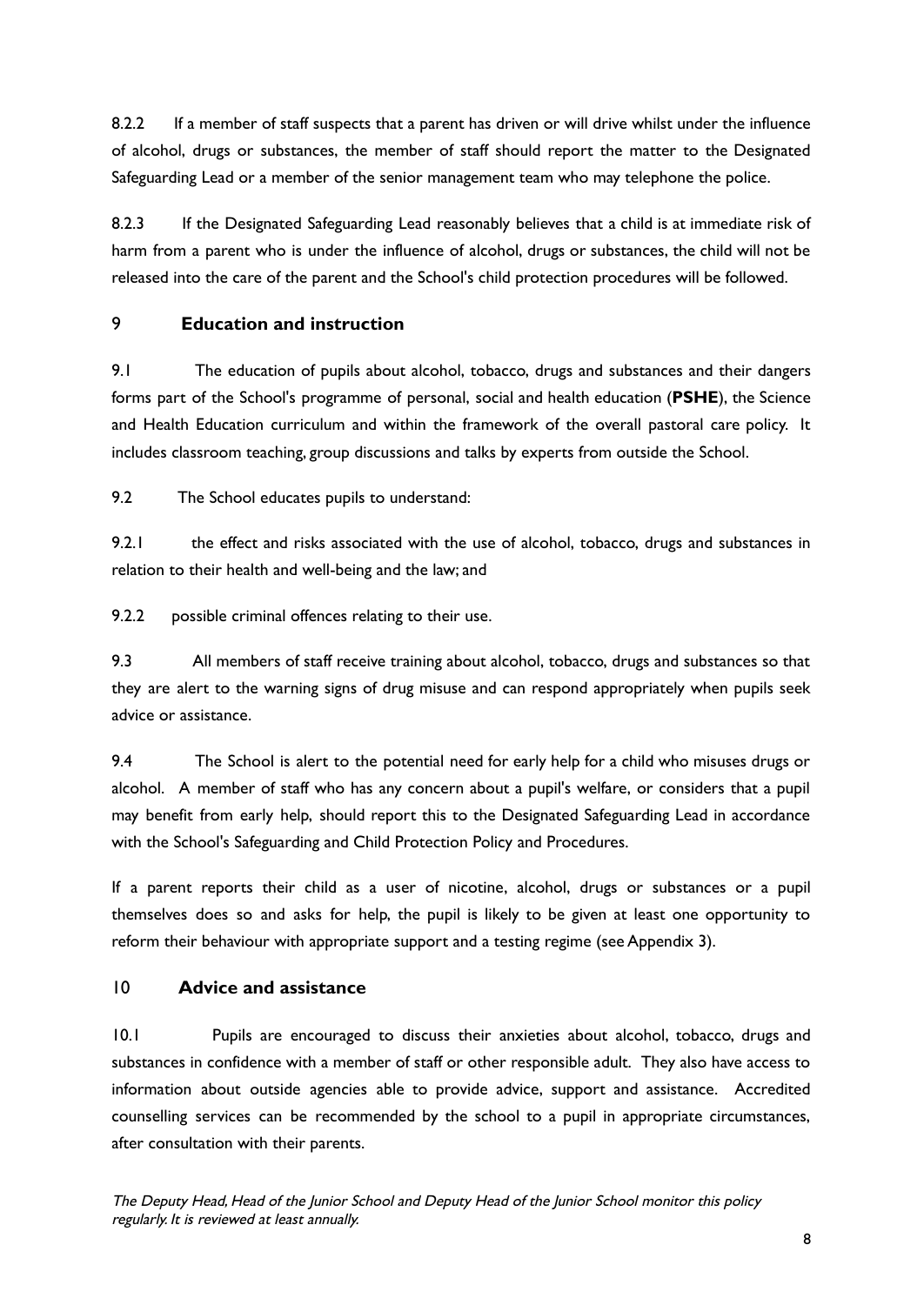10.2 Parents themselves are asked to inform the Headmistress, Head of the Junior School, Deputy Head or Deputy Head of the Junior School if they have any reason to think that their child may have been involved with alcohol, tobacco, drugs and substances, so that suitable advice, support and assistance can be given. However, each case will be given careful consideration in light of its individual circumstances and the Headmistress will make a decision as to whether or not the school's disciplinary procedure is to be followed or, as an alternative, to request that the pupil submits to a supportive regime which may include: counselling, re-education and further testing at frequencies determined by the Headmistress.

10.3 For pupils in the Junior School, the Headmistress delegates the above responsibility to the Head of the Junior School who will inform her of any decisions it is felt necessary to make.

#### 11 **Risk assessment**

11.1 Where a concern about a pupil's welfare is identified, the risks to that pupil's welfare will be assessed and appropriate action will be taken to reduce the risks identified.

11.2 The format of risk assessment may vary and may be included as part of the School's overall response to a welfare issue, including the use of individual pupil welfare plans (such as behaviour, healthcare and education plans, as appropriate). Regardless of the form used, the School's approach to promoting pupil welfare will be systematic and pupil focused.

11.3 The Deputy Head, Deputy Head of the Junior School and the Bursar have overall responsibility for ensuring that matters which affect pupil welfare are adequately risk assessed and for ensuring that the relevant findings are implemented, monitored and evaluated.

11.4 Day to day responsibility to carry out risk assessments under this policy will be delegated to the Deputy Head, Deputy Head of the Junior School and the Bursar who have been properly trained in, and tasked with, carrying out the particular assessment.

#### 12 **Investigation**

12.1 Every complaint, allegation or rumour or observation of pupil behaviour in relation to tobacco or alcohol or involvement with drugs and substances will be followed up and investigated in accordance with this policy and the procedures set out in the School's behaviour and discipline policy.

12.2 If the findings of the investigation support the allegation, complaint or rumour or observation of pupil behaviour, a disciplinary meeting will usually be held, in accordance with the procedures set out in Appendix 3 of the School's behaviour and discipline policy.

#### 12.3 **Searches for tobacco, alcohol, drugs and substances**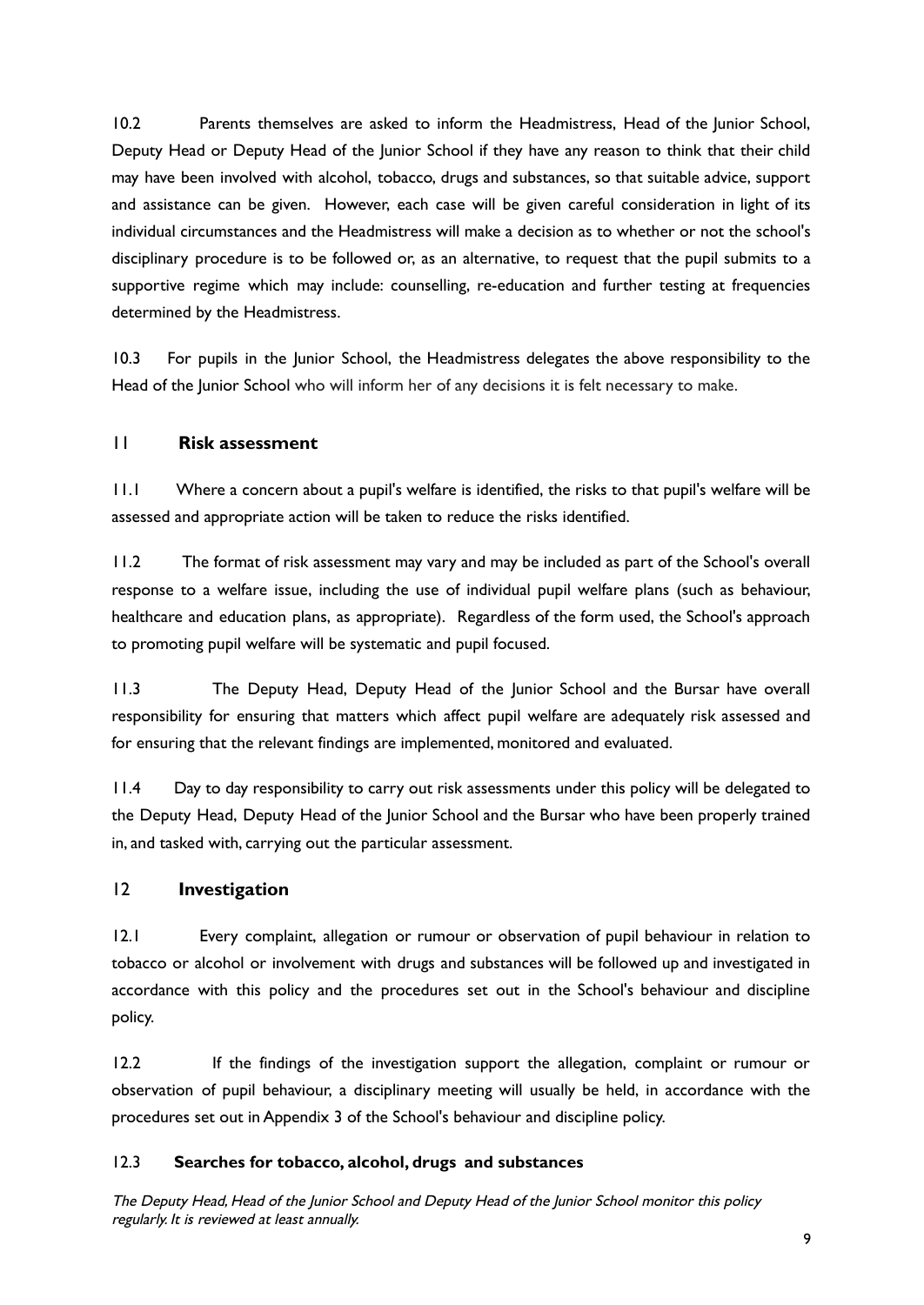12.3.1 School staff can search a pupil for tobacco, alcohol, drugs or substances with their consent. The member of staff will consider the pupil's age and other factors when determining whether the pupil is capable of giving their consent.

12.3.2 A pupil may be searched without their consent for tobacco, alcohol, drugs or substances in accordance with the School's policy on searching and confiscation (see the procedures set out in Appendix 4 of the School's behaviour and discipline policy).

#### 12.4 **Testing**

12.4.1 A pupil reasonably suspected of unauthorised consumption of alcohol or involvement with drugs or substances may be asked to give a biological sample [1] . The reason for this policy is to:

- (a) deter breaches of School discipline;
- (b) identify users;
- (c) absolve those who have been wrongly suspected.

#### 12.4.2 **Alcohol**

See Appendix 1 for details of the testing procedure for alcohol.

#### 12.4.3 **Drugs and substances**

See Appendix 2 for details of the testing procedure for drugs and substances.

12.4.4 Although tests are not infallible, the School will treat a positive test as evidence that the pupil is likely to have consumed alcohol or been using drugs or substances, as appropriate.

## 13 **Consent to testing**

13.1 The relevant consent to a test is that of the pupil rather than their parent(s) provided that they are of sufficient maturity and understanding and give their informed consent in writing. Where the pupil is not deemed to have sufficient maturity or understanding or to be fit to give informed consent themselves, then consent will be sought from a parent.

13.2 The member of staff leading the investigation will determine whether or not the pupil is able to provide this consent and may request the additional opinion of a medically qualified member of staff.

13.3 If a pupil refuses to provide a biological sample they will be asked to say why they have refused. Where the pupil is of sufficient maturity, the School will be entitled to draw appropriate inferences from their response and general demeanour. If a parent's consent is required and they The Deputy Head, Head of the Junior School and Deputy Head of the Junior School monitor this policy regularly. It is reviewed at least annually.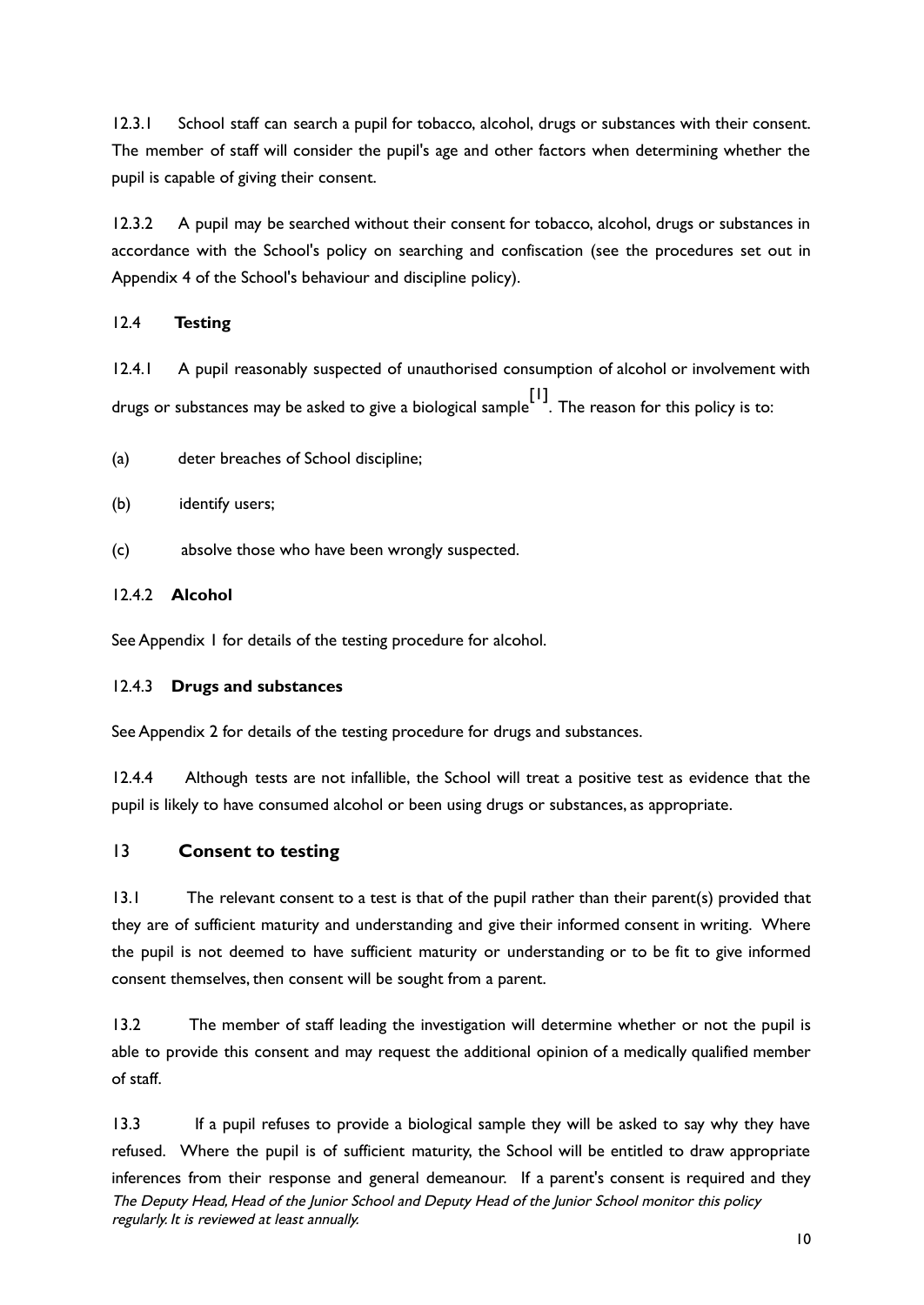refuse to consent to their child providing a biological sample, or their child refuses to cooperate in spite of their consent, the School may only draw appropriate inferences from the pupil's general demeanour.

13.4 Reasonable endeavours will be made, before a biological sample is taken, to notify a parent, guardian or education guardian of the requirement for a biological sample and the reasons for that requirement.

#### 14 **Police involvement**

14.1 The School must notify the police and / or relevant agencies of actual or alleged criminal activity.

14.2 If the School suspects that a criminal offence has taken place in relation to the possession, use or supply of alcohol, drugs or substances, then consideration will be given to reporting this to the police and the relevant local authority.

14.3 If the police suspect that a pupil possesses or has stored drugs, substances or related paraphernalia, they may elect to investigate using their own procedures or may pass the matter back to the School to investigate.

14.4 If the School seizes a controlled drug, it must deliver the drug to the police as soon as reasonably practicable, or dispose of it if they believe there is a good reason to do so. Substances suspected to be controlled drugs will be dealt with in the same manner. [2]

14.5 Other substances considered to be harmful or detrimental to good order and discipline will be confiscated. A senior member of staff will take account of all relevant circumstances and use their professional judgement to determine whether they can safely dispose of the seized substance. [3]

14.6 The School will retain, dispose or destroy tobacco, alcohol, smoking equipment. [4]

## 15 **Sanctions**

15.1 Where a pupil breaches any of the School rules set out in this policy, the Proprietor has authorised the Headmistress to apply any sanction which is appropriate and proportionate to the breach in accordance with the School's behaviour and discipline policy. In addition, consideration will be given to appropriate support for the pupil. For pupils in the lunior School, the Headmistress delegates the above responsibility to the Head of the Junior School who will inform her of any decisions it is felt necessary to make.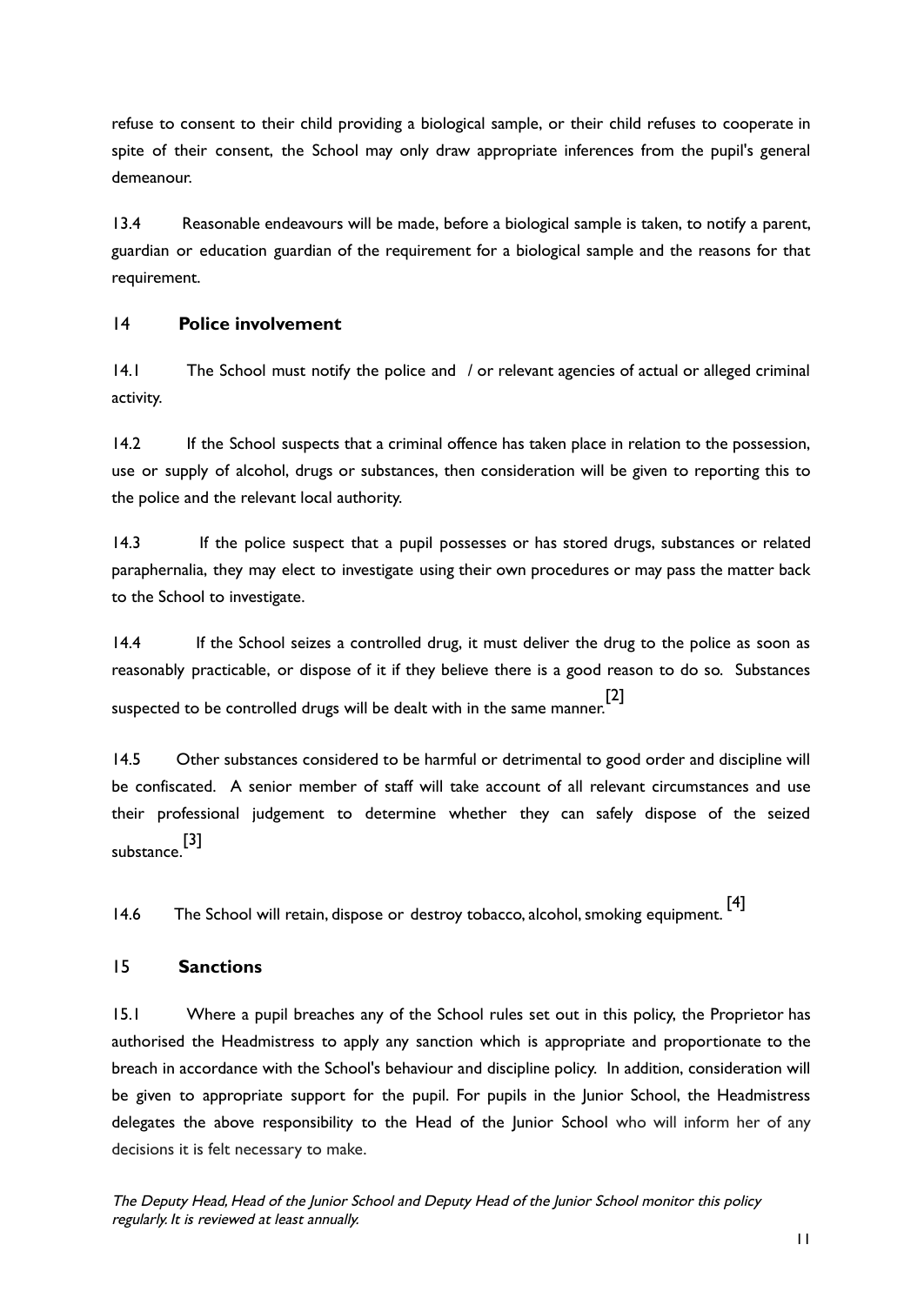15.2 The following guidelines as to sanctions will apply:

15.2.1 **Tobacco and alcohol:** Sanctions will be applied in accordance with the School's behaviour and discipline policy. For a serious breach or persistent breaches, a pupil may be expelled or removed from the School.

15.2.2 **Drugs:** Sanctions will be applied in accordance with the School's behaviour and discipline policy. Any pupil producing or supplying drugs or substances should expect to be expelled even if they are about to sit public examinations.

## 16 **Training**

16.1 The School ensures that regular guidance and training is arranged on induction and at regular intervals thereafter so that staff and volunteers are alert to the warning signs of drug misuse, understand what is expected of them by this policy and have the necessary knowledge and skills to carry out their roles and respond appropriately when pupils seek advice or assistance.

16.2 The level and frequency of training depends on role of the individual member of staff.

16.3 The School maintains written records of all staff training.

#### 17 **Record keeping**

17.1 All records created in accordance with this policy are managed in accordance with the School's policies that apply to the retention and destruction of records.

17.2 Sensitive personal information about pupils is disclosed only on a "need to know" basis with careful attention to pupils' rights and needs.

17.3 The records created in accordance with this policy may contain personal data. The School has a number of privacy notices which explain how the School will use personal data about pupils and parents. The privacy notices are published on the School's website. In addition, staff must ensure that they follow the School's data protection policies and procedures when handling personal data created in connection with this policy.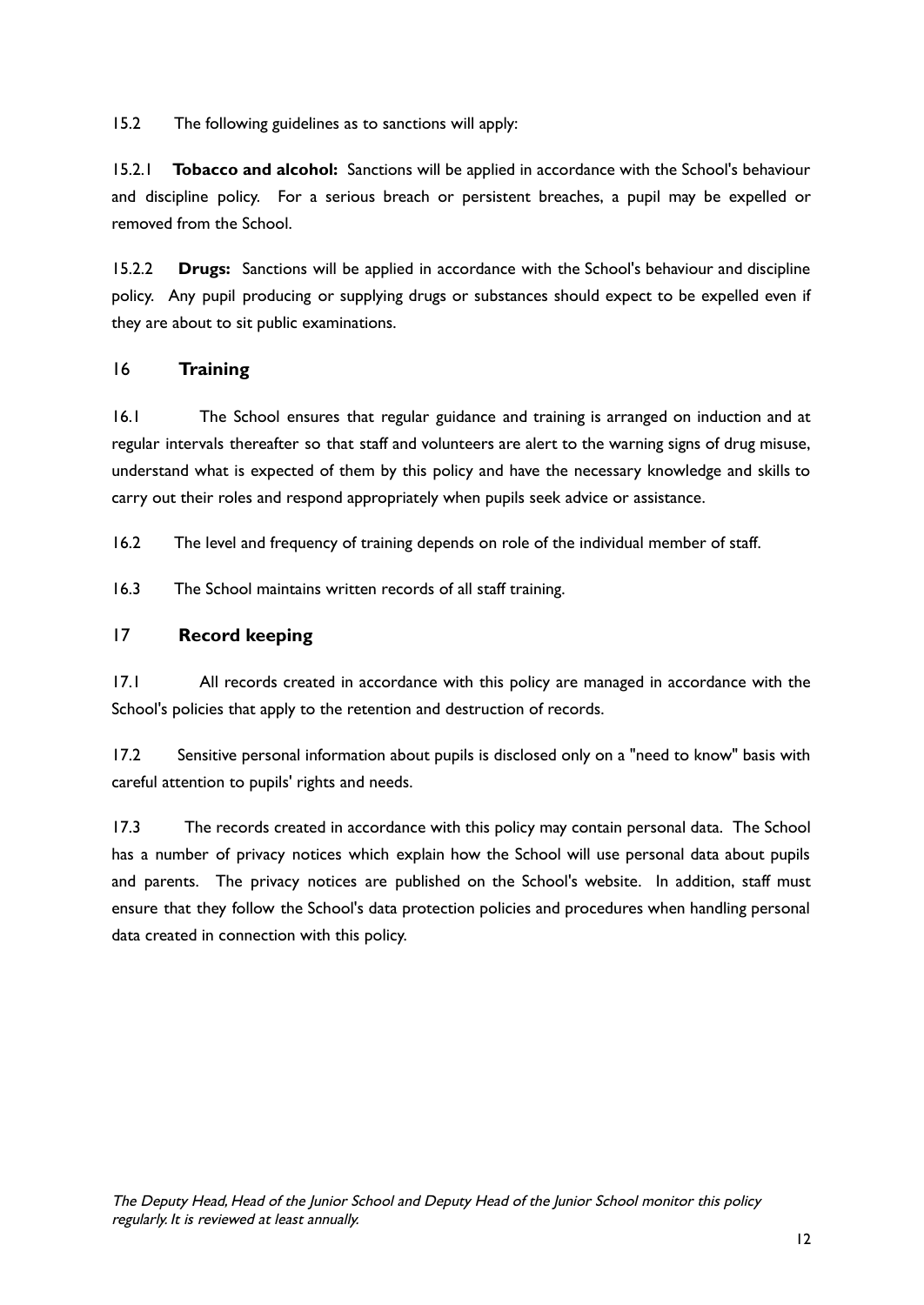## **Appendix 1 Testing for alcohol**

1 **Method of use:** Only members of staff who have received training will be authorised to administer the breathalyser. In general, they will be members of the Senior Management Team.

2 **Refusal:** If a pupil refuses to provide a sample of breath, they may be asked to supply, under medical supervision, a further biological sample for analysis in accordance with the drug testing procedures (see Appendix 2).

3 **Record:** A written record will be kept when a pupil is asked to take a test and its outcome will be recorded.

## **Appendix 2 Testing for drugs and substances**

1 **Biological sample:** If there is reason to suspect that a pupil has been involved with drugs and / or substances, they may be asked to supply, under medical supervision, a biological sample (e.g. saliva, hair or urine) for analysis.

2 **Medical supervision:** The biological sample will be taken under medical supervision. A member of the School staff will also be present. All due care will be taken to respect the pupil's privacy and human rights.

3 **Testing procedures:** These will be in accordance with standard good practice and where applicable the Testing for substance misuse in schools (June 2020) produced by the Medical Officers in Schools Association (**MOSA**):

3.1 care will be taken to make as certain as possible that the sample provided is genuine and uncontaminated;

3.2 the pupil will be asked to sign various seals and documents which confirm that the specimens are theirs;

3.3 the pupil will also be asked to sign a form which signifies that they are satisfied with the collection procedure and give consent for the results of the test being made available to the Head.

4 **Medical record:** The outcome of the test, whether positive or negative, will not form part of the pupil's permanent medical record.

5 **Outcome:** When the School receives the laboratory report:

5.1 reasonable attempts will be made to notify the pupil and a parent;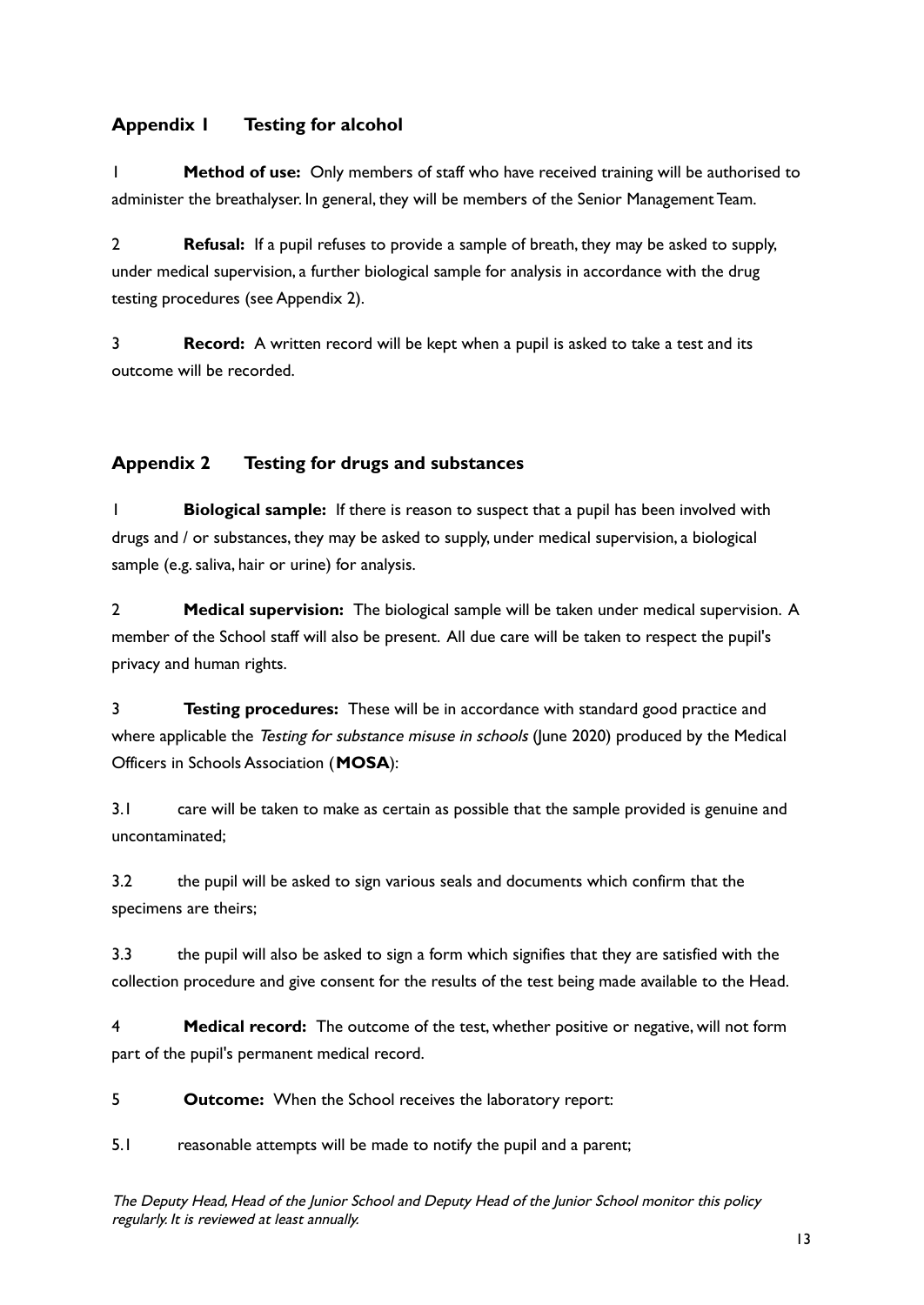- 5.2 if the result is negative, any second sample will be destroyed immediately;
- 5.3 if the result is positive, a second sample will be made available for independent analysis.

## **Appendix 3 Supportive regime**

| Full name of pupil                       |                                                                                                                                                                                                                                                                                          |
|------------------------------------------|------------------------------------------------------------------------------------------------------------------------------------------------------------------------------------------------------------------------------------------------------------------------------------------|
| Date                                     |                                                                                                                                                                                                                                                                                          |
| Pupil's date of birth                    |                                                                                                                                                                                                                                                                                          |
| Age now                                  |                                                                                                                                                                                                                                                                                          |
| disciplinary rules.                      | I have admitted to using a drug or substance in breach of the School's policy and<br>I have read and understood these documents.                                                                                                                                                         |
| $\mathbf{2}$<br>described in the policy. | The Headmistress or Head of Junior School has offered me a supportive regime<br>which will include testing. For the next [[three / six] school terms], I may at any time be asked<br>to provide a [saliva / hair / urine] or other sample for analysis in accordance with the procedures |
| 3                                        | I understand that I may be asked to provide a sample at any reasonable time even if no<br>grounds exist at that time to suspect that I have been involved with drugs and / or substances.                                                                                                |
| 4                                        | I agree to be subject to this regime and to cooperate with the School in every respect.<br>I understand that the School will take all reasonable care to preserve my confidentiality and<br>human rights in the operation of this regime.                                                |
| 5                                        | I also understand that if without good reason I fail to cooperate with this regime or if a<br>test proves positive I would almost certainly be required to leave the School.                                                                                                             |
| Signed                                   |                                                                                                                                                                                                                                                                                          |